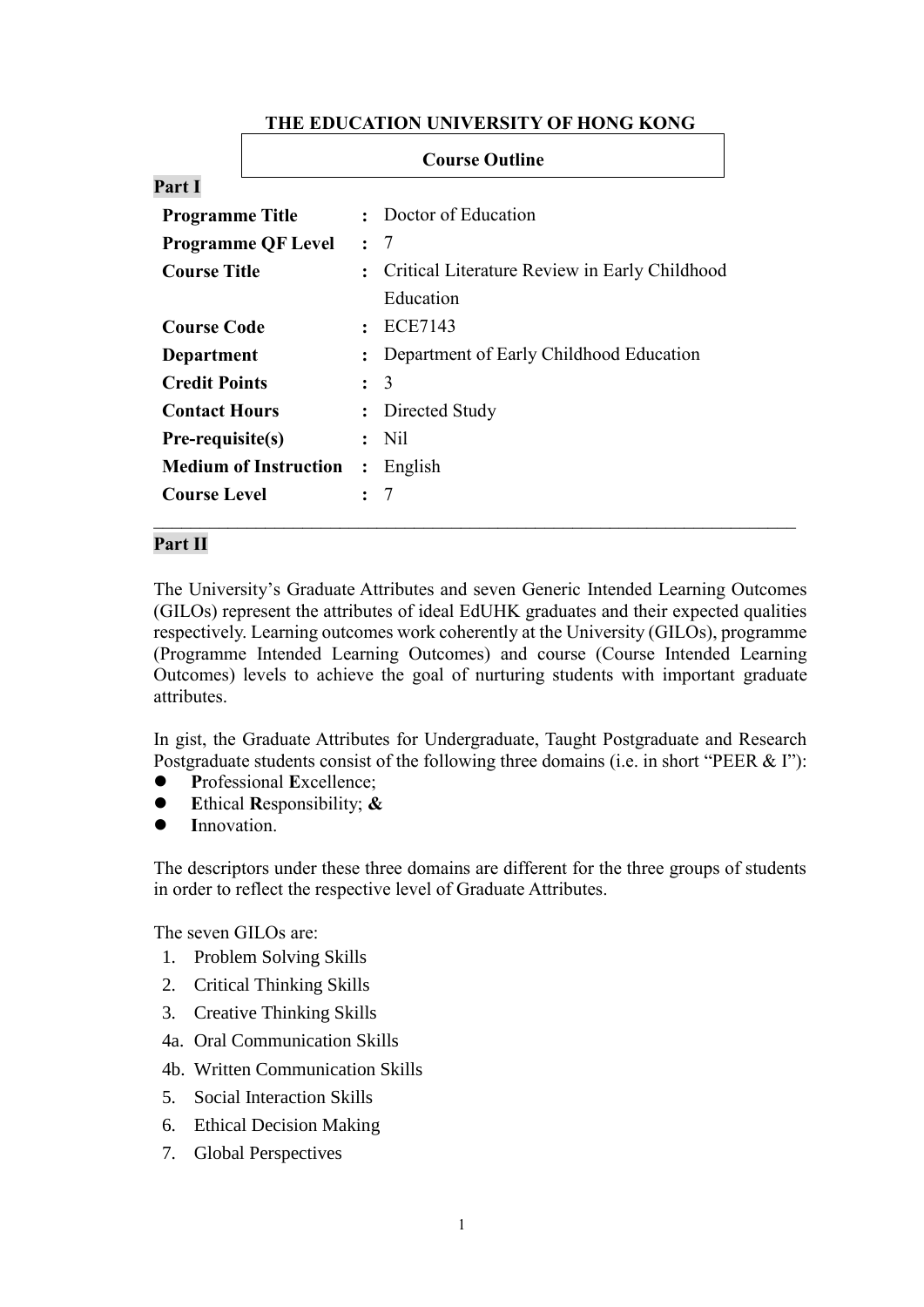## **1. Course Synopsis**

The course is offered to strengthen the analytical skills of students as they develop their background knowledge in an area of early childhood education. Students will develop competence in literature review techniques and in preparing writing suitable for publication. A critical analysis of one selected area of early childhood education will be undertaken in order to identify methodologies, pedagogies and ethical issues related to the selected topic. The focus will be to develop insights into research trends and generate appropriate theoretical frameworks to address the selected area and topic.

# **2. Course Intended Learning Outcomes** (CILOs)

*Upon completion of this course, students will be able to:*

| C <sub>1</sub> O <sub>1</sub>  | Evaluate and determine the quality of the resources that are           |
|--------------------------------|------------------------------------------------------------------------|
|                                | available for carrying out literature reviews.                         |
| C <sub>1</sub> LO <sub>2</sub> | Show evidence of wide, relevant, and critical reading and              |
|                                | understanding of research trends in one area of early childhood        |
|                                | education.                                                             |
| C <sub>II</sub> O <sub>3</sub> | Prepare a synthesis that reflects a critical analysis of the important |
|                                | information obtained from the literature.                              |
| CILO <sub>4</sub>              | Prepare a critical review of literature and appropriate theoretical    |
|                                | framework in one area of early childhood education and other           |
|                                | information pertaining to the research topic that describes the        |
|                                |                                                                        |

context and outcomes of the research.

# **3. Content, CILOs and Teaching & Learning Activities**

| <b>Course Content</b>                       | <b>CILOs</b> | <b>Suggested Teaching &amp;</b> |  |
|---------------------------------------------|--------------|---------------------------------|--|
|                                             |              | <b>Learning Activities</b>      |  |
| Determining what is quality research in     | $C LO$       | Library and internet            |  |
| early childhood education, and identifying  |              | searches; workshops             |  |
| its current research trends in the          |              | provided by the library         |  |
| literatures                                 |              |                                 |  |
| Determining the major issues of one area    | $C LO_3$     | Independent and on-             |  |
| of interest within early childhood          |              | going reading;                  |  |
| education.                                  |              |                                 |  |
| Determining and developing critical         | $CLO_{1,3}$  | On-going written                |  |
| analytical skills in order to examine early |              | 'Radical reading'               |  |
| childhood research.                         |              | responses; small group          |  |
|                                             |              | discussions and                 |  |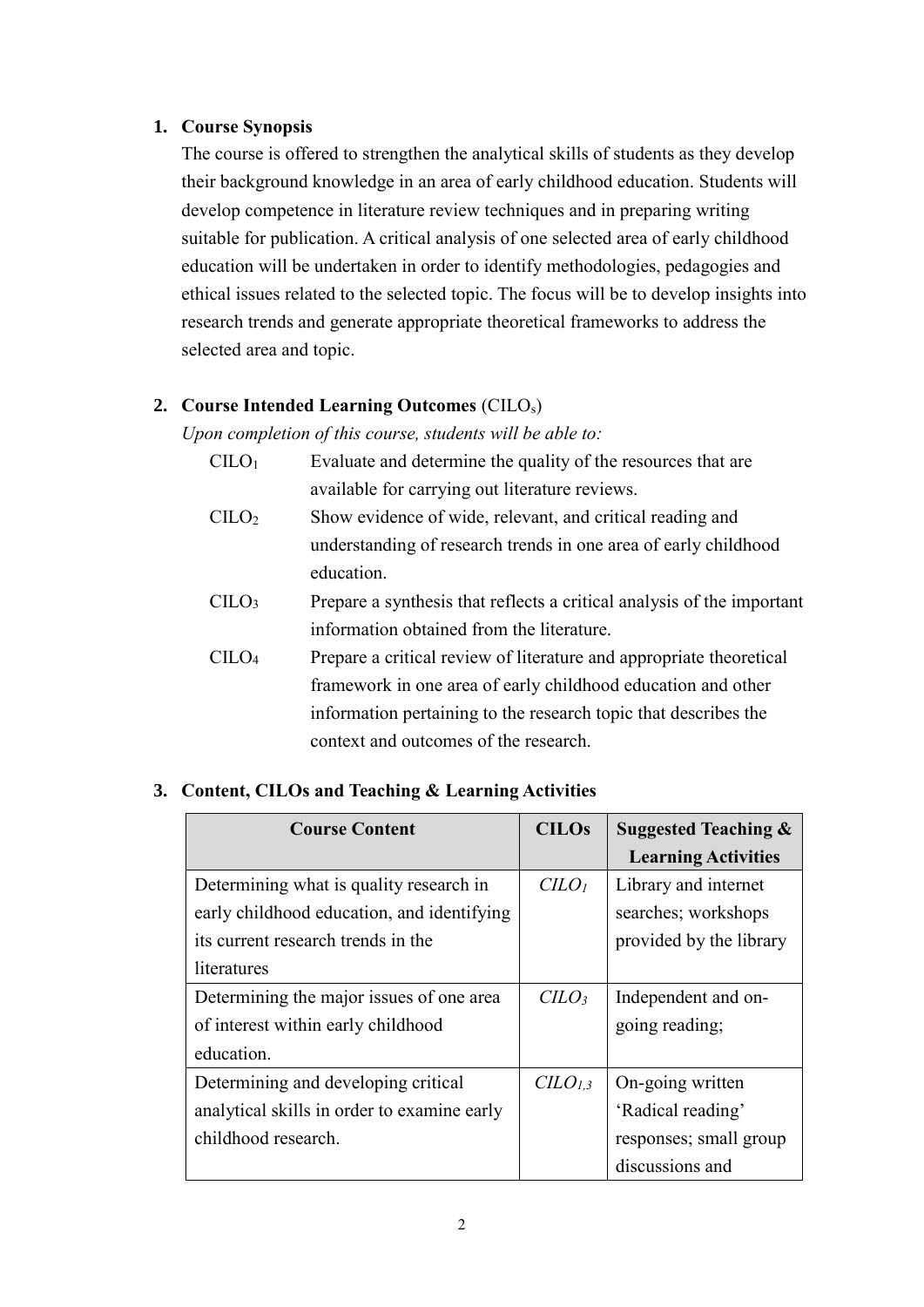|                                               |                             | presentation of         |
|-----------------------------------------------|-----------------------------|-------------------------|
|                                               |                             | emerging                |
|                                               |                             | understandings          |
| Problem identification and prioritizing of    | CLO <sub>2,4</sub>          | Develop a storyboard    |
| literature. Generation of theoretical         |                             | or matrix to identity   |
| framework. Critical literature analysis and   |                             | ideas, themes, issues;  |
| justification.                                |                             | small group discussions |
|                                               |                             | and presentations       |
| Providing a cohesive and concise              | C <sub>LO<sub>4</sub></sub> | Weekly structured       |
| summary of relevant literature and            |                             | writing tasks; small    |
| establishing the context of the problem or    |                             | group discussions and   |
| topic.                                        |                             | presentations           |
| Identifying and comparing methodologies       | CLO <sub>3</sub>            | Developing a            |
| and/or research methods                       |                             | storyboard or matrix    |
|                                               |                             | for identification and  |
|                                               |                             | comparisons; small      |
|                                               |                             | group discussions and   |
|                                               |                             | presentations           |
| Analysing previous findings and placing       | C <sub>LO<sub>4</sub></sub> | Ongoing writing tasks;  |
| the research in a critical historical context |                             | small group discussions |
| to show familiarity with state-of-the-art     |                             | and presentations       |
| developments.                                 |                             |                         |
| Writing a rationale and relevance for the     | C <sub>LO<sub>4</sub></sub> | Developing a            |
| study - distinguishing what has been done     |                             | storyboard or matrix,   |
| from what needs to be done;                   |                             | small group discussions |
|                                               |                             | and presentations       |
| Establishing the context of the topic or      | C <sub>LO<sub>4</sub></sub> | Developing a            |
| problem and rationalizing its significance;   |                             | storyboard or matrix,   |
|                                               |                             | small group discussions |
|                                               |                             | and presentations       |
| Producing a well balanced and justified       | C <sub>LO</sub>             | Small group             |
| conclusion, based on a critical               |                             | discussions and         |
| interpretation of available sources.          |                             | presentations           |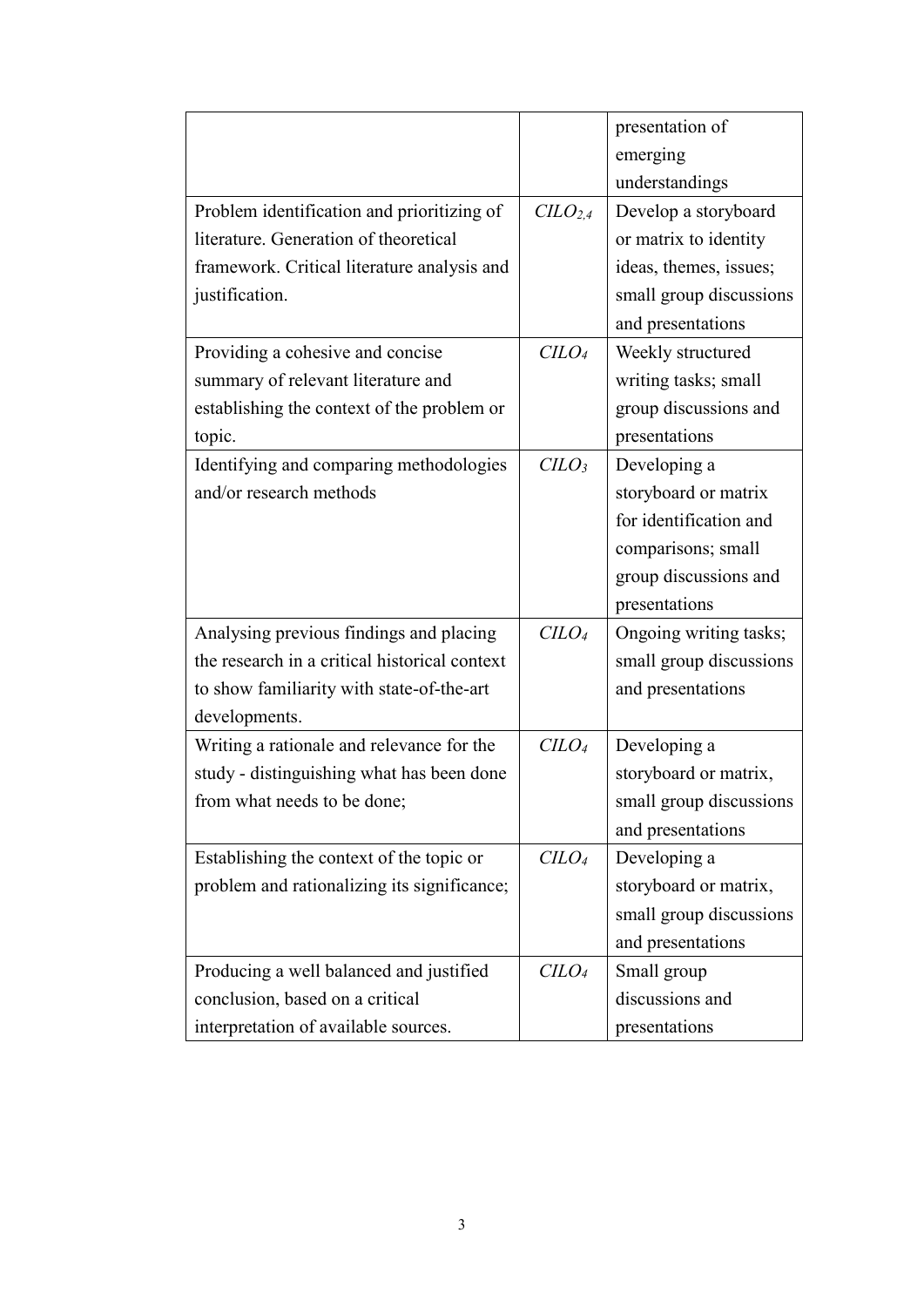#### **4. Assessment**

| <b>Assessment Tasks</b>                      | Weighting $(\% )$ | <b>CILO</b>                   |
|----------------------------------------------|-------------------|-------------------------------|
| (b) Final essay                              | 100%              | C <sub>LO<sub>1,4</sub></sub> |
| Students are required to write a critical    |                   |                               |
| literature review that would be suitable for |                   |                               |
| publication.                                 |                   |                               |

### **5. Required Text(s)**

Machi, Lawrence A. (2009) *Literature review: Six steps to success*. NY: Corwin Sage.

#### **6. Recommended Readings**

- Bloch, M., Swadener, B., & Cannella, G. (2018). *Reconceptualizing early childhood education and care - a reader: Critical questions, new imaginaries & social activism*. (2nd Ed.). New York, NY: Peter Lang.
- Couchenour, D., & Chrisman, J. K. (2016). *SAGE encyclopedia of contemporary early childhood education*. Los Angeles, CA: SAGE.
- File, N. (2016). *Understanding research in early childhood education: Quantitative and qualitative methods*. New York, N.Y.: Routledge.
- Fleer, M., & Van Oers, B. (2018). *International Handbook of Early Childhood Education.* New York, N.Y.: Springer.
- James, E., & Slater, T. (2014). *Writing your doctoral dissertation or thesis faster : A proven map to success*. Los Angeles : SAGE Publications, Inc.
- Luke, A. (2018). *Educational policy, narrative and discourse*. New York, N.Y.: Routledge.
- Morrison, G. (2017). *Fundamentals of early childhood education* (8<sup>th</sup> ed.). London, U.K.: Pearson.
- Mukherji, P. & Albon, D. (2010). *Research methods in early childhood: An introductory guide*. UK: Sage.
- Paltridge, B., & Starfield, S. (2020). *Thesis and dissertation writing in a second language : A handbook for students and their supervisors* (2nd ed.). New York, NY : Routledge
- Papatheodorou, T. (2012). *Debates on early childhood policies and practices : Global snapshots of pedagogical thinking and encounters*. London ; New York, NY: Routledge.
- Qvortrup, J. Corsaro, W., & Honig, M.S. (Eds.). (2009). *The Palgrave handbook of childhood studies*. New York, N.Y.: Palgrave Macmillan.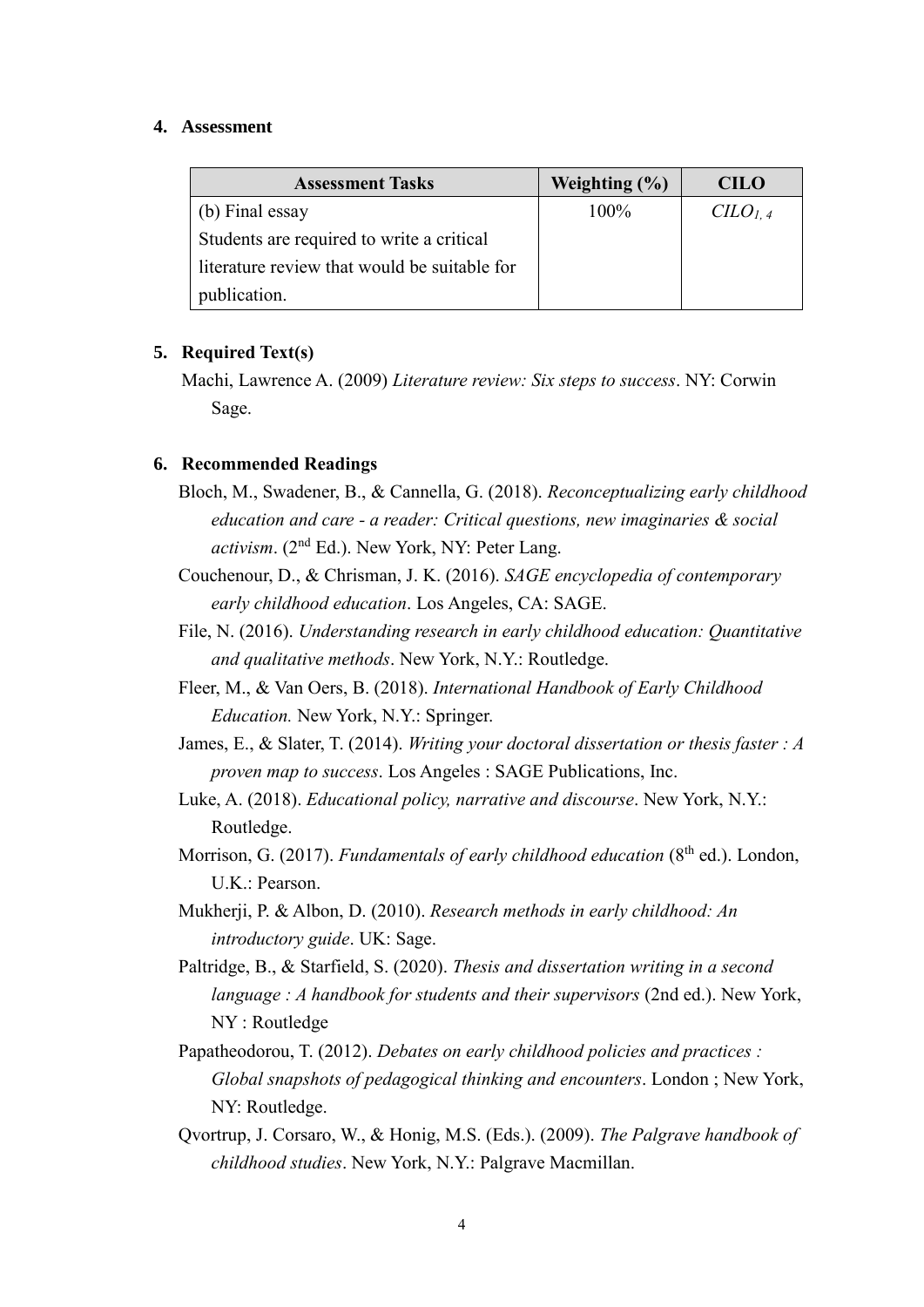- Rao, N., Zhou, J., & Sun, J. (2017). *Early childhood education in Chinese societies*. Berlin, Germany: Springer.
- Schulte, C. M. (2019). *Ethics and research with young children: New perspectives*. London, U.K.: Bloomsbury Academic.
- Waters, J., Payler, J., Jones, K. (2018). *The professional development of early years educators*. New York, N.Y.: Routledge.
- Yelland, N.J. (2010) *Contemporary perspectives on early childhood* Maidenhead, UK: OUP.

Zigler, E. Gilliam, W.S., Barnett, W.S. (2011). *The pre-k debates: Current controversies and issues*. Washington, DC: NAEYC.

## **7. Related Web Resources**

http://www.lib.ied.edu.hk/research/services/index.html

### **8. Related Journals**

Asia-pacific Journal of Teacher Education Asia Pacific Journal of Early Childhood Education Research Australian Art Education Australasian Journal of Early Childhood Australian Research in Early Childhood British Educational Research Journal British Journal of Music Education Childhood: A Global Journal of Child Research Childhood Education: Infancy through Early Adolescence Children and Society Contemporary Issues in Early Childhood Early Childhood Research Quarterly Early Childhood Education Journal Early Childhood Research and Practice Early Education and Development Early Years: An International Journal of Research and Development Educational Action Researcher Educational Researcher European Early Childhood Education Research Journal Frontiers of Education in China Gender and Education Global Studies of Childhood Harvard Educational Review